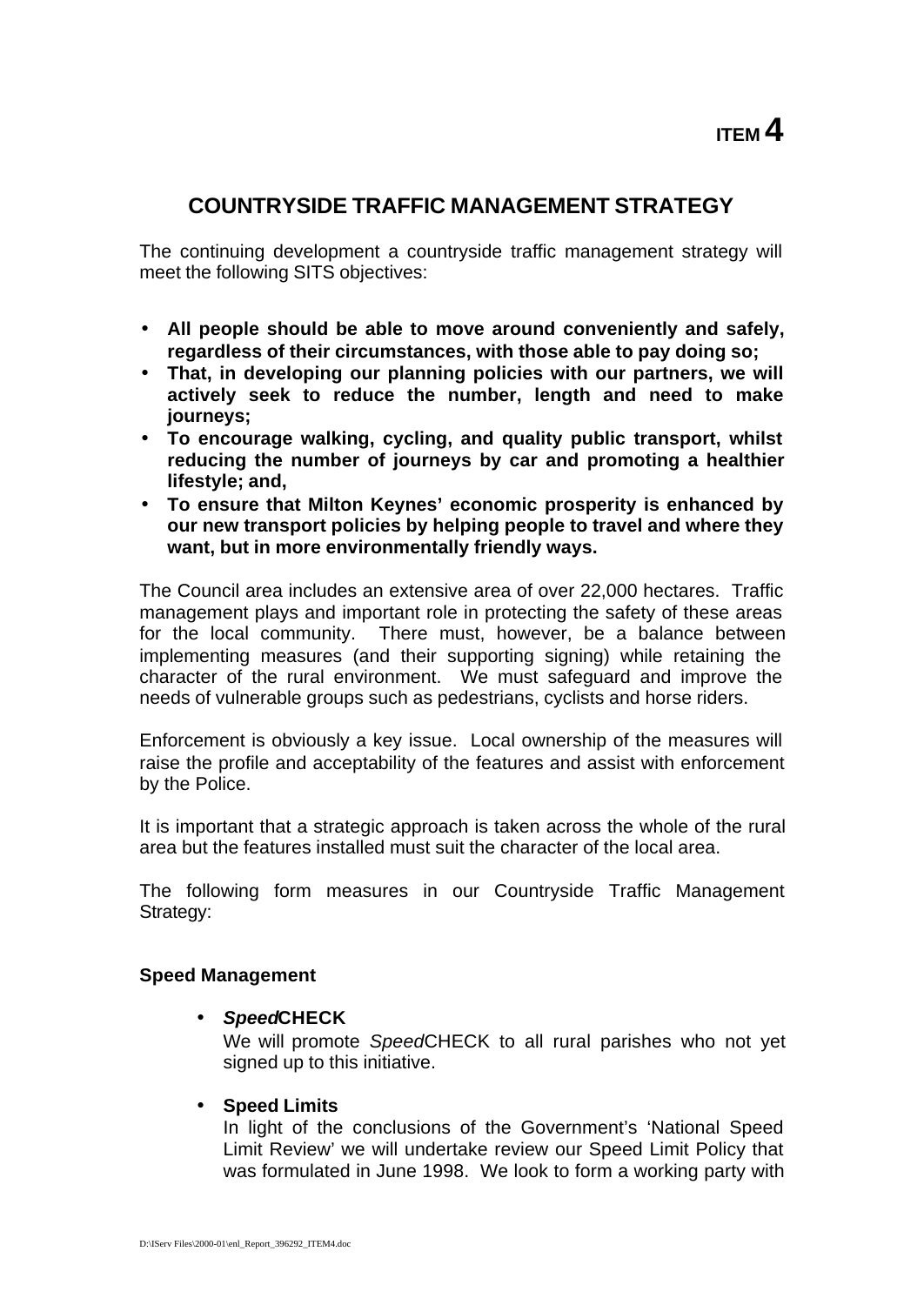the Police to undertake this review. The review will however have due regard to avoiding sign clutter which otherwise could become a problem because the National Speed Limit Review concluded that there should be no change in the national speed limit of 60mph for single carriageway roads without a system of street lighting.

Following a review of our Speed Limit Policy we would intend to review all speed limits in the rural parts of the Councils area. This would be carried on an area basis rather than individual village basis.

We will review our present methods of signing speed limits to minimize the visual intrusion of the signs having due regard to the legislation and the need to ensure drivers are aware of the speed limit on each length of road.

### • **Traffic Calming**

Road humps, road narrowings and similar 'urban' measures are generally not suitable for rural communities because of the increase in sign clutter and other street furniture. Schemes that are acceptable in rural communities tend to be very expensive because of the increase in design time and the quality of the materials used.

We will continue to work with Parish Councils to implement low cost village gateways and similar measures such as those installed during 2000/01 in Mulsoe funded by the Parish Council.

### **Quiet Lanes Initiative**

We are implementing a pilot Quiet Lane scheme in the Filgrave area during 2000/01 following requests from the local community. This will be undertaking following a detailed consultation exercise with local residents so that the scheme meets their needs of reducing impact of vehicular traffic and preserving access arrangements for large vehicles to the local farms.

We will assess the results of this Quiet Lane scheme and develop a programme for Quiet Lane scheme for other areas.

## **Lorry Management**

We will reinforce the designated or preferred routes for lorries travelling through or those accessing premises within the rural area, shown in Figure 1 with advisory lorry route signing and legal restrictions where appropriate. We will develop our liaison with the Police over the enforcement of lorry restrictions.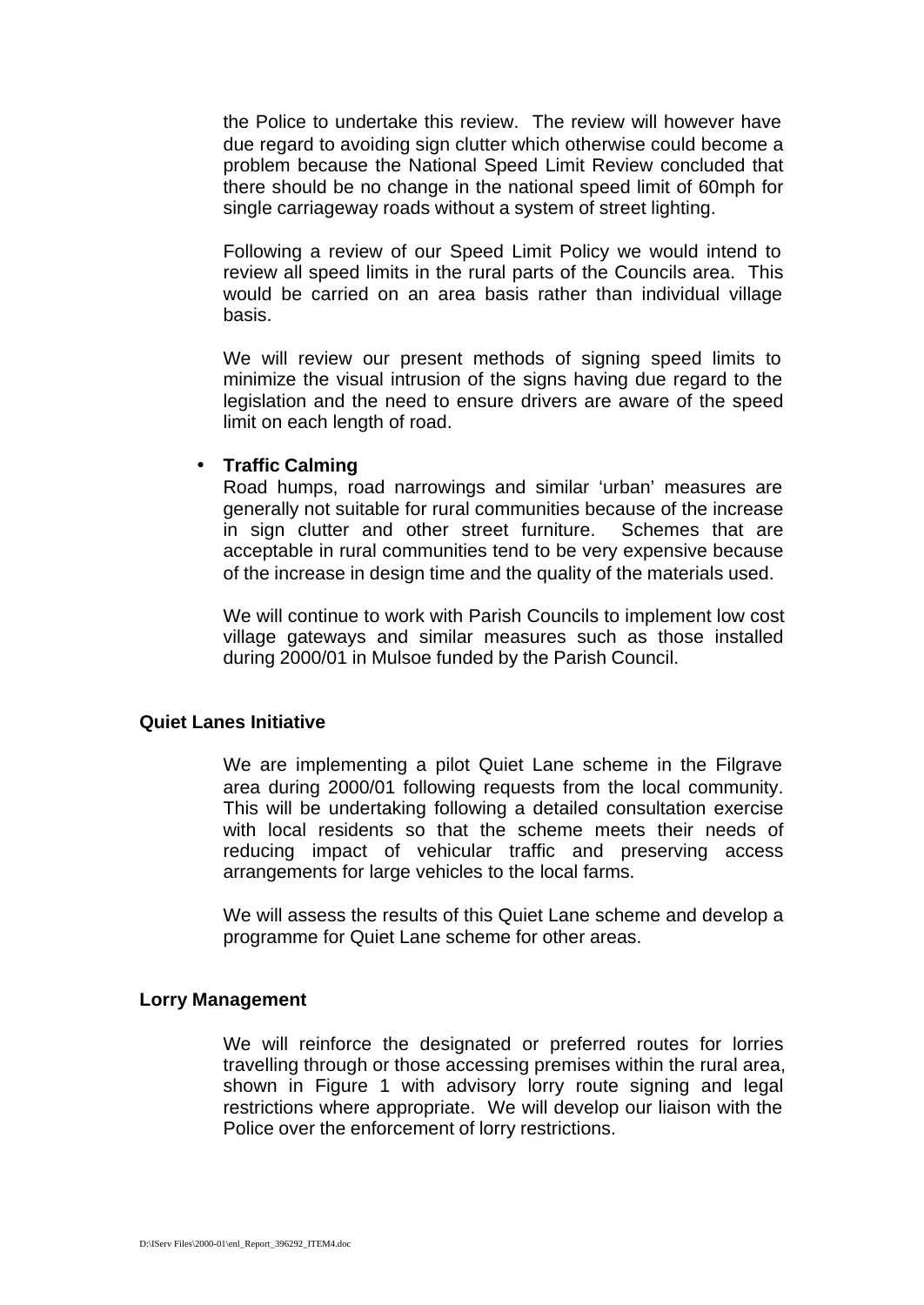We will investigate the benefits of producing leaflets for haulage companies and lorry drivers to highlight the designated route scheme, legal restrictions, and the concerns of local residents about lorry movements in rural areas and facilities for lorry drivers within the Council's area.

### **Cycling & Walking**

Cycling and pedestrian links between villages and between villages and the designated area are poor. Whilst there is a good redway system for pedestrian and cyclists within the designated area there is currently only one link beyond the designated area to a district centre, Newport Pagnell. During 2000/01 we will be developing a link between the redway network and Woburn Sands, including Wavendon.

Milton Keynes is a hub of the National Cycle Network (which is also available for use by pedestrians) with links north to Northampton and southwest to Oxford. We will assist Sustrans and local authorities in Bedfordshire in developing the routes east to Bedford and south to Leighton Buzzard. Sustrans aim to have these routes open by 2005 but we aim to have the route to Bedford open by 2002/3.

We will look to develop links from villages to the National Cycle Network to encourage use of cycles and walking.

#### **Buses**

We will undertake an audit of the road environment and bus stops for all rural bus services during 2001/02. This will include the layout of the road, overhanging trees, ensuring the kerb height is correct for the type of buses using the route, the quality of bus shelters, hardened verge areas for passengers waiting at bus stops and footway links to the bus stops. We will implement the recommendations of this audit during 2002/03.

#### **Walking**

During 2002/03 we will consult the parish councils in the rural areas to assess any difficulties their parishioners have when walking in their Parish. We will include within the consultation a request for lengths of road where they feel that there should be a footway or other improvements to pedestrian links. We will implement these requests during the lifetime of this plan.